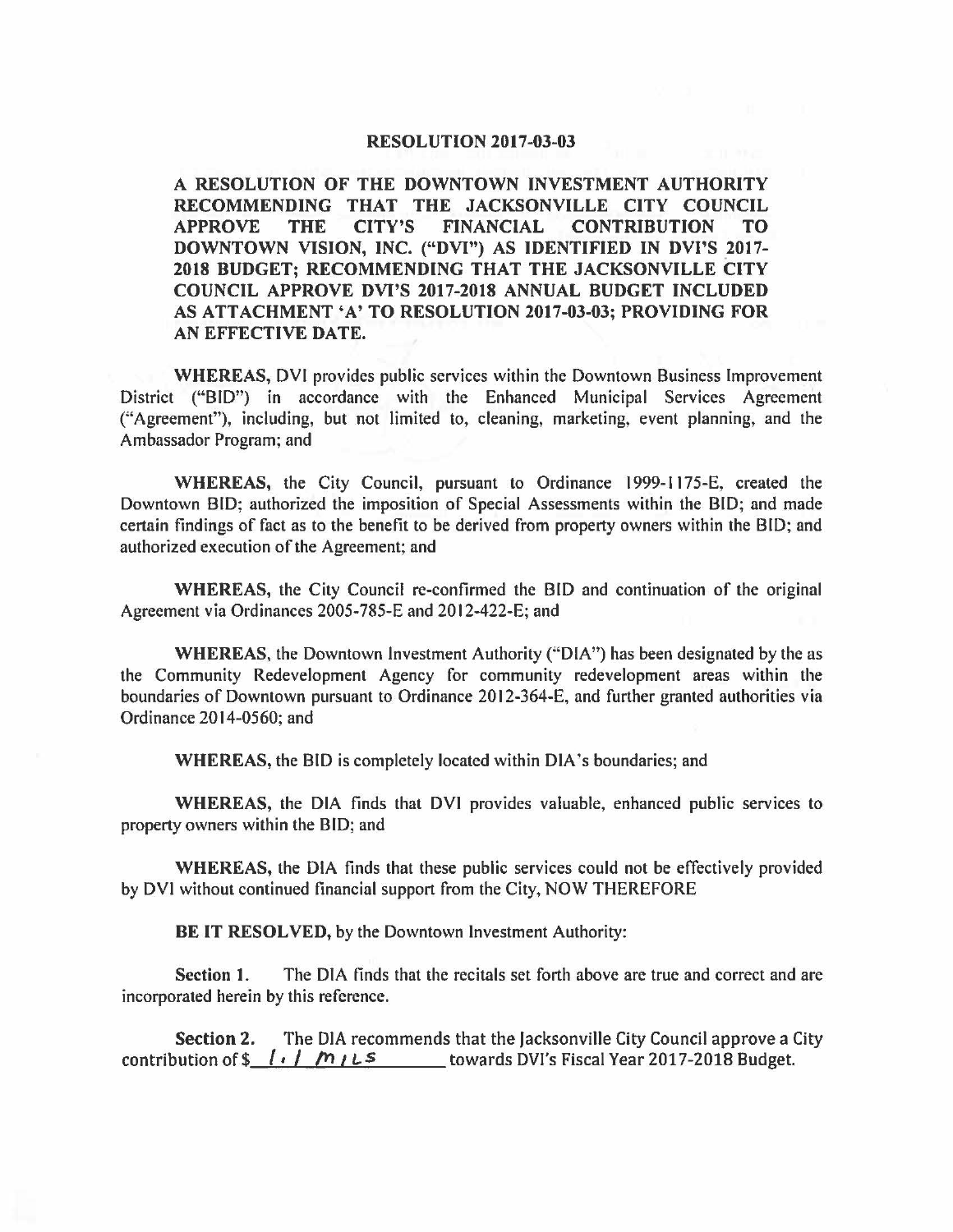RESOLUTION 2017-03-03 PAGE 2 OF 2

Section 3. The DIA recommends that the City Council approve DVl's Fiscal Year 2017-2018 Budget with the City contribution identified in Resolution 2017-03-03, Section 2.

**Section 4.** This Resolution, 2017-03-03, Shall become effective on the date it is signed by the Chair of the DIA Board.

| WITNESS:<br>Karen Claderat  | DOWNTOWN INVESTMENT AUTHORITY<br>James Bailey, Chairman<br>Date |
|-----------------------------|-----------------------------------------------------------------|
| VOTE: In Favor:<br>Opposed: | Abstained:                                                      |

FORM APPROVAL:

Office of General Counsel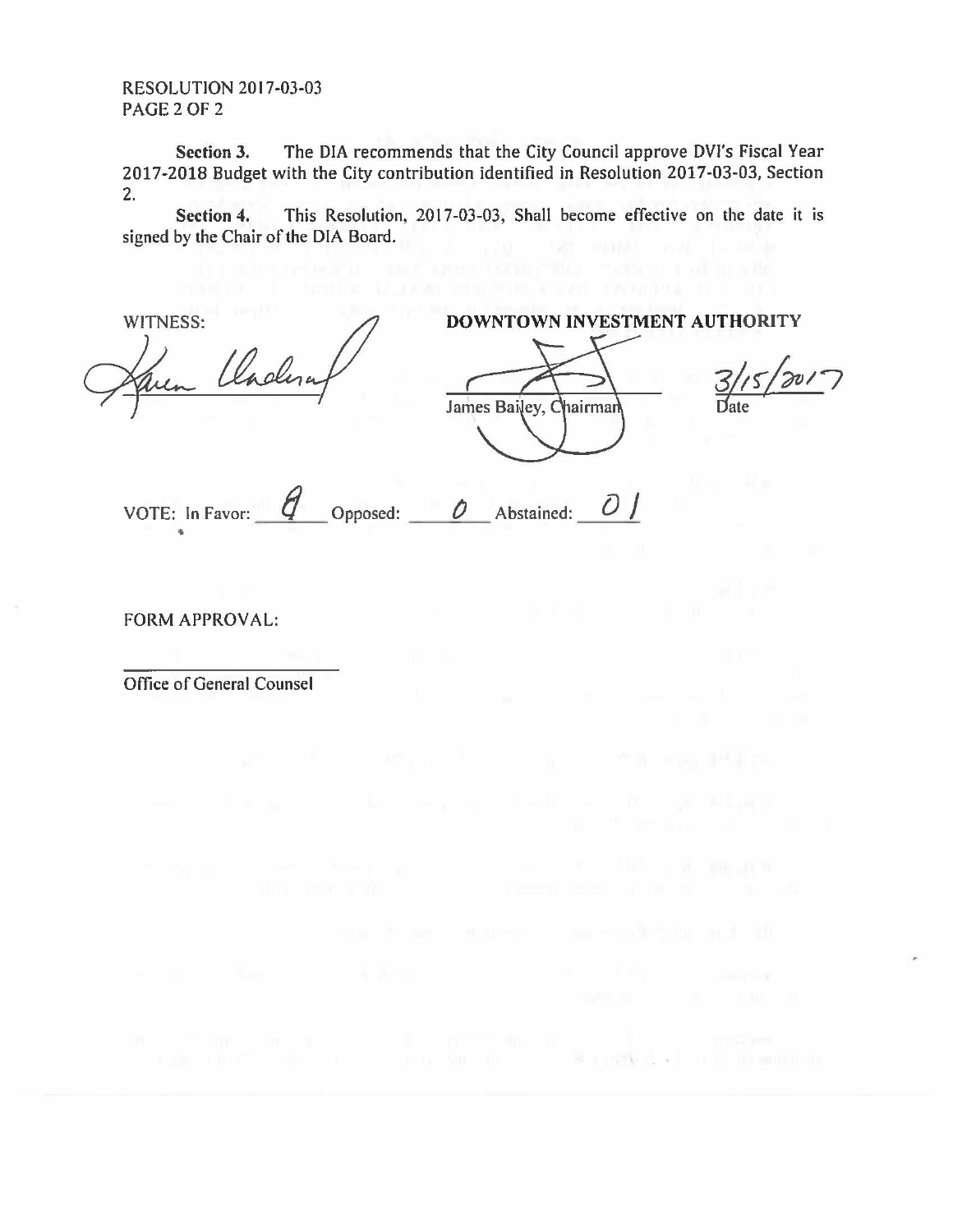

**Chair Teresa Durand-Steubben** *Auld & White Constructors*

> **Vice Chair** *Oliver Barakat CBRE*

*Secretary* **Patrick McElhaney** *EverBank*

**Treasurer Janice Lowe** *The Jacksonville Landing*

**Immediate Past Chair Debbie Buckland** *BB&T*

**Board Members**

**Bill Adams** *Gunster Law Firm*

**Tony Allegretti** *Cultural Council* 

**John Blount** *First Baptist Church*

**Stephen Crosby** *CSX*

**Nathaniel P. Ford** *Jacksonville Transportation Authority*

**Councilman Bill Gulliford** *Jacksonville City Council*

> **Jan Hanak** *Regency Centers*

**Traci Jenks** *Cushman & Wakefield*

**Mike Jennings** *Prudential Financial*

**Vince McCormack** *Purdue Office Interiors*

**Bill Prescott** *Heritage Capital Group*

**John Ream** *The Connect Agency*

> **Numa Saisselin** *Florida Theatre*

**Asst. Chief Jackson Short** *Jacksonville Sheriff's Office*

**Chief Don Tuten** *Jacksonville Sheriff's Office*

**Aundra Wallace** *Downtown Investment Authority*

*Downtown Vision, Incorporated*

March 8, 2017

Aundra Wallace, CEO Downtown Investment Authority 117 W. Duval Street, #310 Jacksonville, FL 32202

## Re: Downtown Vision budget for fiscal year 2017-2018

Dear Mr. Wallace,

On behalf of the Board of Directors of Downtown Vision, please accept the following budget documents for Downtown Vision for the fiscal year 2017 – 2018:

- Budget Office Form Schedule AD AE
- FY17/18 Budget for Downtown Vision
- Budget Comparison for FY16/17 and FY17/18
- History of City of Jacksonville contribution to Downtown Vision

As you know, property owners in our Downtown Business Improvement District (BID) pay a 1.1 mils assessment on the taxable value of their property to Downtown Vision. These funds are used to complete our mission of keeping Downtown clean and safe, marketing Downtown to promote investment and ensuring a better overall Downtown experience.

Since 2000, in support of the private property owners, the City of Jacksonville pays a similar assessment on city-owned property in the district. The City of Jacksonville is the largest landowner within the district and we provide the same services to the City as we do to private property owners, if not more.

Our FY17/18 budget includes \$458,491 in City funding which is higher than the \$311,660 in City funding paid in previous years. When factoring in a rent credit of \$33,988 for Downtown Vision's space in the Ed Ball Building, this additional \$146,831 would bring the City to a full 1.1 mils contribution. These additional dollars will be paired with over \$10,000 in strategic initiative dollars to directly add 4 full time Clean & Safe Ambassadors which could focus on the Northbank and Southbank Riverwalks. The urban core is growing rapidly given the significant investment by Downtown Investment Authority and the City of Jacksonville.

We hope the Downtown Investment Authority and the City of Jacksonville warmly receives our request for additional funding to match the same calculation paid by

> *214 N. Hogan Street Suite 120, Jacksonville, FL 32202 | 904.634.0303| Fax 904.634.8988*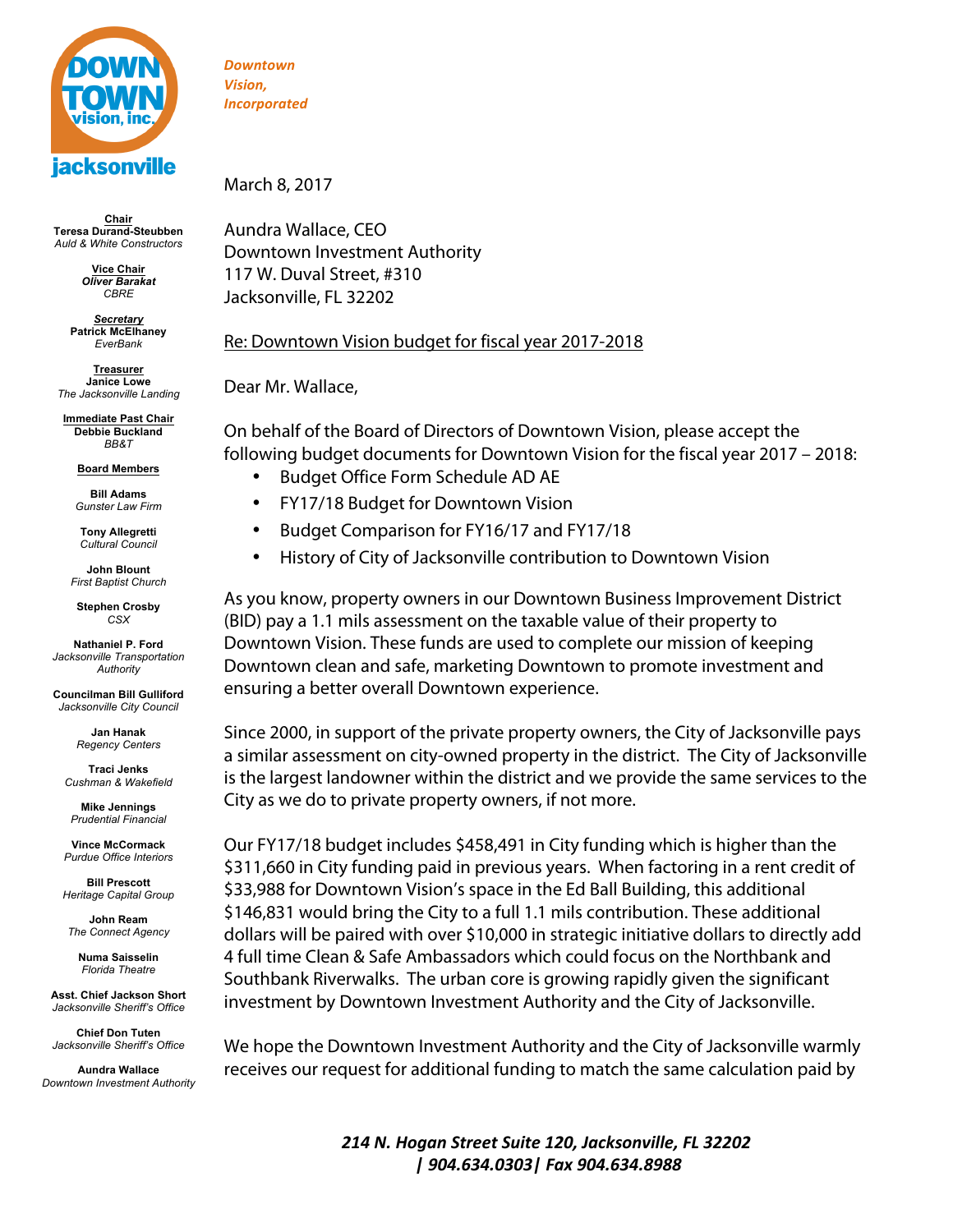*Downtown Vision, Incorporated*

private property owners. We believe this additional support will be directly beneficial to the DIA in reaching the redevelopment goals for Downtown laid out in your CRA and BID Plans. It is also a wise investment -- Downtown Vision leverages more than \$3 in private funds for every \$1 contributed by the City.

Thank you for all your hard work for our City. With you and your agency working closely with Mayor Lenny Curry and City Council, Downtown Jacksonville is improving every day. We look forward to our continued partnership to help make Downtown a better place to live, work, visit and invest.

Sincerely,

Jacob A. Gordon Esq. CEO

Cc: Jim Bailey, Chairman, Downtown Investment Authority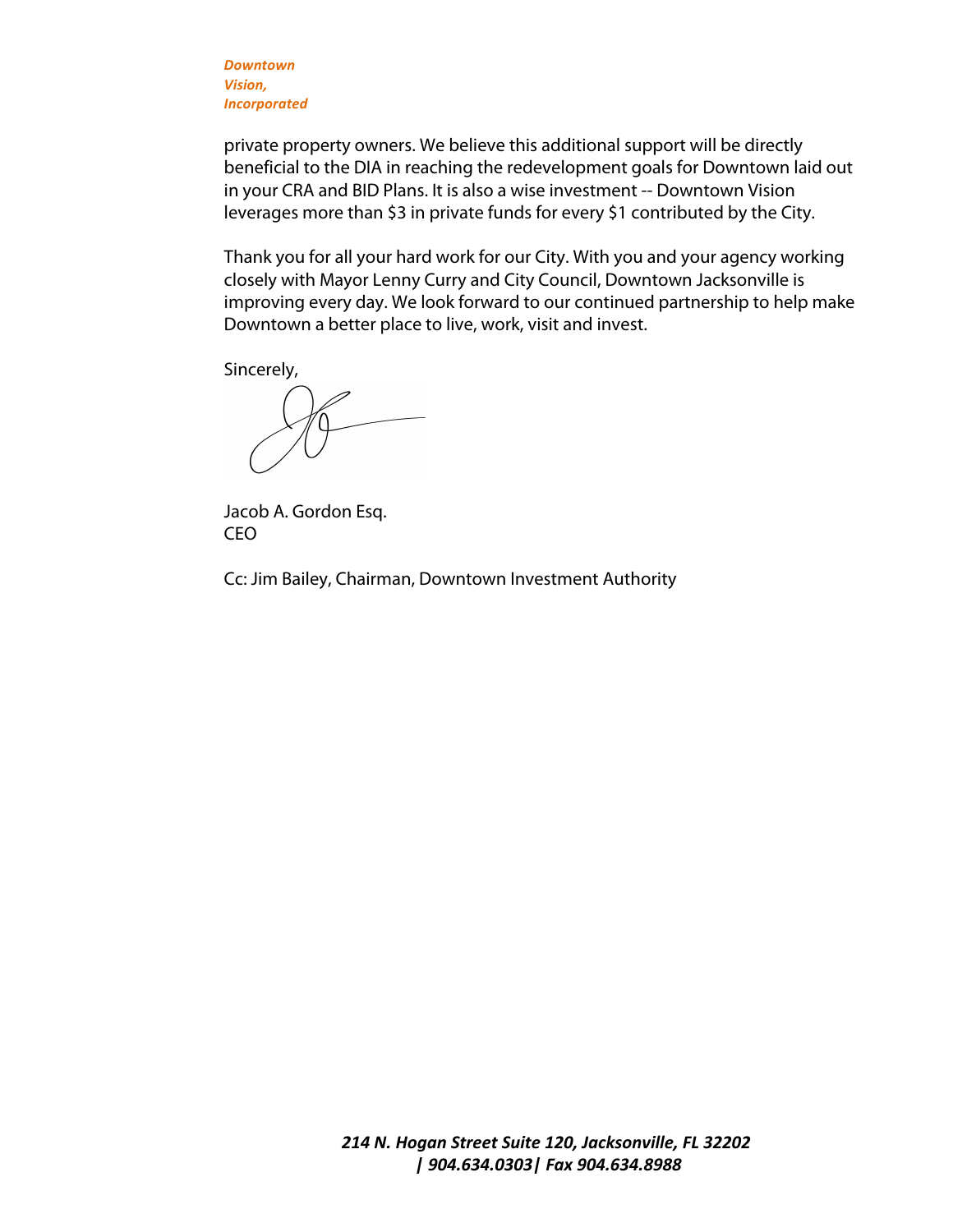# **BUSINESS IMPROVEMENT DISTRICT (DOWNTOWN VISION) JACKSONVILLE, FLORIDA BUDGET – FISCAL YEAR 2017/18**

### **ESTIMATED REVENUES DVI PROPOSED**

Assessed Properties City of Jacksonville  $(1)$   $(2)$ Other Sources **Total Estimated Revenues <b>S** 

| \$769,627<br>\$458,491 |  |
|------------------------|--|
| \$ 165,261             |  |
|                        |  |

Schedule AD

## **APPROPRIATIONS**

|                             | Clean, Safe    | Mktg,        | Business &  | Management    | Total       |
|-----------------------------|----------------|--------------|-------------|---------------|-------------|
|                             | and Attractive | Promotions,  | Stakeholder | & General (6) |             |
|                             | (3)            | Special      | Support (5) |               |             |
|                             |                | Projects (4) |             |               |             |
| <b>Personnel Services</b>   | \$93,705       | \$232,031    | \$91,949    | \$50,096      | \$467,781   |
| <b>Operating Expenses</b>   | \$660,713      | \$188,093    | \$46,776    | \$30,016      | \$925,598   |
|                             |                |              |             |               |             |
| <b>Total Appropriations</b> | \$754,418      | \$420,124    | \$138,725   | \$80,113      | \$1,393,379 |

(1) Commercial property owners in DVI's Downtown district pay 1.1 mils of their property's assessed value to DVI. This amount reflects a contribution from the City equal to 1.1 mils of the value of the City's owned property (minus a rent credit of \$33,988 for Downtown Vision's space in the Ed Ball Building.)

- (2) This contribution includes an increase of \$146,831 from the City's historic contribution of \$311,660 to reflect a full 1.1 mils contribution. These additional funds (\$146,831) would result in 4 more full time Clean & Safe Ambassadors that could focus on the Northbank and Southbank Riverwalks in support of the Downtown Core, which is growing rapidly given the significant investment by Downtown Investment Authority and the City of Jacksonville.
- (3) Contracted services include an existing ambassador team of 4.4 FTE safety ambassadors, 5.2 FTE cleaning ambassadors, a supervising project manager, uniforms, supplies and equipment. This line item includes 75% of the Director of District Services salary plus 25% of admin budget.
- (4) Includes salaries for Vice President of Marketing, Communications Coordinator, Events Manager and 50% of Director of Experience salary. Includes 25% of the admin budget.
- (5) Includes salary for 25% of Director of District Services and 50% Director of Experience salary and 25% of admin budget.
- (6) This represents 25% of the admin budget, which includes the CEO and Business Administrator positions.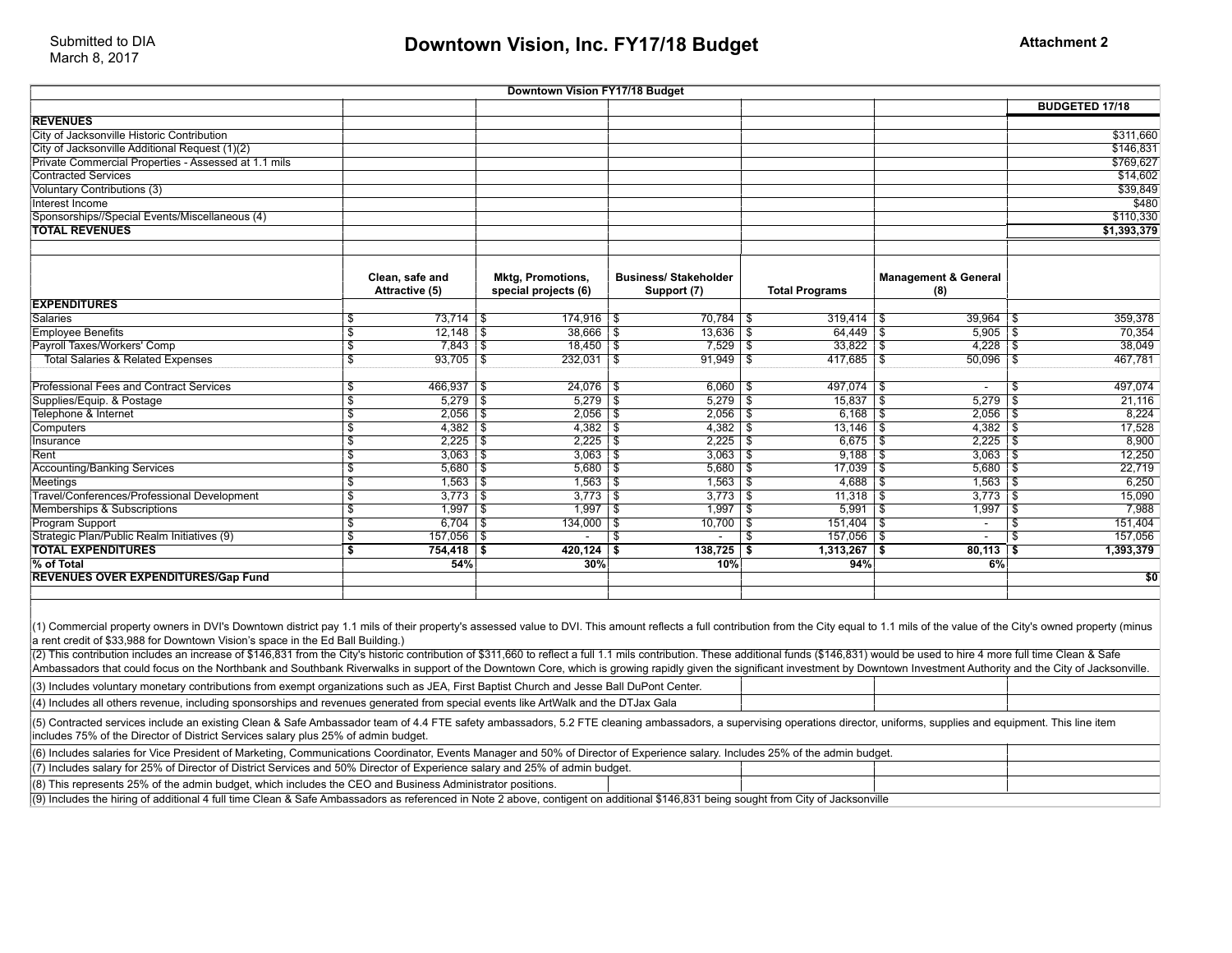# **FY 16/17 vs. FY 17/18**

|                                                  |                         | Adopted                     |                           | Proposed               | Increase         |                                                                                                                                                                                                                                  |
|--------------------------------------------------|-------------------------|-----------------------------|---------------------------|------------------------|------------------|----------------------------------------------------------------------------------------------------------------------------------------------------------------------------------------------------------------------------------|
| <b>REVENUES</b>                                  |                         | FY16/17                     |                           | FY17/18                | (Decrease) Notes |                                                                                                                                                                                                                                  |
| <b>City of Jacksonville</b>                      | \$                      | $311,660$ \$                |                           | 311,660                |                  |                                                                                                                                                                                                                                  |
|                                                  |                         |                             |                           |                        |                  | \$0 Represents the city's historic contribution to Downtown Vision since FY 2011                                                                                                                                                 |
|                                                  |                         |                             |                           |                        |                  | Includes the increase of \$146,831 from the City's historic contribution above to reflect a full 1.1 mils contribution                                                                                                           |
|                                                  |                         |                             |                           |                        |                  | (when accounting for a rent credit to COJ of \$33,988 for Downtown Vision's lower than market rate rent in the Ed<br>Ball Building.) These additional funds would be used to hire 4 more full time Clean & Safe Ambassadors that |
| Additional City of Jacksonville                  | \$                      | $\overline{\phantom{a}}$    | \$                        | 146,831                |                  | \$146,831 could focus on the Northbank and Southbank Riverwalks in support of the Downtown Core.                                                                                                                                 |
| Private Commercial Properties - Assessed at      |                         |                             |                           |                        |                  |                                                                                                                                                                                                                                  |
| $1.1$ mils                                       | \$                      | 726,686                     | \$                        | 769.627                |                  | \$42,941 Based on increase in assessed value of properties in the Downtown Improvement District                                                                                                                                  |
| Interest Income                                  | \$                      | $960$ \ \$                  |                           | 480                    |                  | (\$480) Anticipating continued low interest rates                                                                                                                                                                                |
| <b>Contracted Services</b>                       | $\overline{\mathbb{S}}$ | $14,178$ \\$                |                           | 14,602                 |                  | \$424 Includes payments from General Services Administration (GSA) for assistance around Federal Courthouse                                                                                                                      |
|                                                  |                         |                             |                           |                        |                  | Includes voluntary contributions from exempt organizations JEA, First Baptist Church, Jesse Ball DuPont Center                                                                                                                   |
| <b>Voluntary Contributions</b>                   | \$                      | 37,849                      | \$                        | 39,849                 |                  | \$2,000 and other donations                                                                                                                                                                                                      |
|                                                  |                         |                             |                           |                        |                  | Includes all others revenue, including sponsorships and revenues generated from special events like ArtWalk.                                                                                                                     |
| Special Events/Sponsorships/ Miscellaneous       | \$                      | 96,800                      | \$                        | 110,330                |                  | \$13,530 Increase due to increased revenue projected from annual DT Jax Gala fundraiser                                                                                                                                          |
| <b>TOTAL REVENUES</b>                            | $\overline{\mathbf{s}}$ | 1,188,133 \$ 1,393,379      |                           |                        | \$205.246        |                                                                                                                                                                                                                                  |
|                                                  |                         |                             |                           |                        |                  |                                                                                                                                                                                                                                  |
| <b>EXPENDITURES</b>                              |                         |                             |                           |                        |                  |                                                                                                                                                                                                                                  |
| <b>Salaries</b>                                  | \$                      | 334,905                     | 5                         | 359,378                |                  | \$24,473 Increase due to hiring additional entry level employee                                                                                                                                                                  |
| <b>Employee Benefits</b>                         | \$                      | $52,985$ \$                 |                           | 70,354                 |                  | \$17,369 Increase due to increased cost of health insurance and increased participation in 401k program.                                                                                                                         |
| Payroll Taxes/Worker's Comp                      | $\overline{\mathbb{S}}$ | $35,672$ \$                 |                           | 38.048                 |                  | \$2,376 Increase due to hiring additional entry level employee                                                                                                                                                                   |
| <b>Total Salaries &amp; Related Expenses</b>     | \$                      | $423,562$ \$                |                           | 467,780                | \$44,218         |                                                                                                                                                                                                                                  |
|                                                  |                         |                             |                           |                        |                  | Includes Ambassador contract (\$467K total), Downtown Guide (\$10k), advertising (\$5.5k), graphic design support                                                                                                                |
|                                                  |                         |                             |                           |                        |                  | (\$6k), marketing support (\$2.5K) and printing reports, rack cards and marketing collateral (\$6k). Increase due to                                                                                                             |
| Professional Fees & Contract Services            | \$                      | 485,994                     | \$                        | 497,074                |                  | \$11.080 2.375% increase in Ambassador costs.                                                                                                                                                                                    |
| Supplies, Printing & Postage                     | \$                      | $21.116$   \$               |                           | 21,116                 |                  | \$0 Includes office supplies, stationary, copier, water cooler, postage meter, postage, bulk mail, UPS, courier fees                                                                                                             |
| Telephone & Internet                             | $\overline{\mathbb{S}}$ |                             |                           | 8.224                  |                  | \$0 Includes phone lease, internet, local and long distance                                                                                                                                                                      |
| Computers                                        | \$                      | $17,222$ \$<br>$7.900$ \ \$ |                           | 17,528                 |                  | \$306 Includes website management, software fees, email hosting and server maintenance                                                                                                                                           |
| Insurance<br>Rent                                | \$<br>\$                | $12,250$ \$                 |                           | 8.900<br>12,250        |                  | \$1,000 Includes D&O, liability, property, theft and event insurance.<br>\$0 Includes rent for location in Ed Ball Building                                                                                                      |
| Accounting, Banking Services & Payroll           | $\overline{\mathbb{S}}$ | $23,013$ \$                 |                           | 22,719                 |                  | (\$294) Includes audit, payroll expenses, licenses and bank fees.                                                                                                                                                                |
| Meetings                                         | \$                      | $6,250$ \\$                 |                           | 6,250                  |                  | \$0 Includes Board meetings, committee meetings, stakeholder meetings and board retreat                                                                                                                                          |
|                                                  |                         |                             |                           |                        |                  |                                                                                                                                                                                                                                  |
| Travel/Conferences/Professional Development   \$ |                         | 14,895                      | \$                        | 15,090                 |                  | \$195 Includes conference expenses, lodging and travel expenses                                                                                                                                                                  |
|                                                  |                         |                             |                           |                        |                  | Also includes funding for membership in JaxChamber, Urban Land Institute and International Downtown                                                                                                                              |
|                                                  |                         |                             |                           |                        |                  | Association and subscriptions for local papers and downtown-related journals such as Times Union and Jax Biz                                                                                                                     |
| Memberships & Subscriptions                      | \$                      | 5,508                       | \$                        | 7,988                  |                  | \$2,480 Journal. Increase is for increased participation in JaxChamber & ULI and new dues for Downtown Rotary.                                                                                                                   |
|                                                  |                         |                             |                           |                        |                  | Items include \$144k for events and promotions such as Art Walk, JazzFest After Dark, Trick or Treat on the Street                                                                                                               |
|                                                  |                         |                             |                           |                        |                  | and DTJax Gala, \$7.5K for beautification initiatives such as tree bed mulching and maintenance of flower baskets                                                                                                                |
| Program Support                                  | \$                      | 147,852                     | \$                        | 151,404                |                  | \$3,552 hangers. Increase is related to costs for DTJax Gala.                                                                                                                                                                    |
|                                                  |                         |                             |                           |                        |                  |                                                                                                                                                                                                                                  |
|                                                  |                         |                             |                           |                        |                  | Includes funding for 4 full time clean and safe ambassadors for Downtown, Northbank and Southbank Riverwalks,                                                                                                                    |
| Strategic Plan Implementation/Public Realm       | \$                      | 14,347                      | \$                        | 157,056                |                  | \$142,709 contigent on additional City of Jacksonville contributon referenced above                                                                                                                                              |
| <b>SUBTOTAL EXPENDITURES</b>                     | \$<br>s.                | 1,188,133                   | $\overline{\mathfrak{s}}$ | 1,393,379              | \$205,246        |                                                                                                                                                                                                                                  |
| Contingency                                      |                         | $\blacksquare$              | s,                        | $\blacksquare$         | \$0              |                                                                                                                                                                                                                                  |
| <b>TOTAL EXPENDITURES</b>                        | \$                      |                             |                           | 1,188,133 \$ 1,393,379 | \$205,246        |                                                                                                                                                                                                                                  |
|                                                  |                         |                             |                           |                        |                  |                                                                                                                                                                                                                                  |
| <b>Gap Funded through Special Project</b>        |                         |                             |                           |                        |                  |                                                                                                                                                                                                                                  |
| <b>Reserve</b>                                   | \$                      | $\blacksquare$              | \$                        | (0)                    | (50)             |                                                                                                                                                                                                                                  |
|                                                  |                         |                             |                           |                        |                  |                                                                                                                                                                                                                                  |